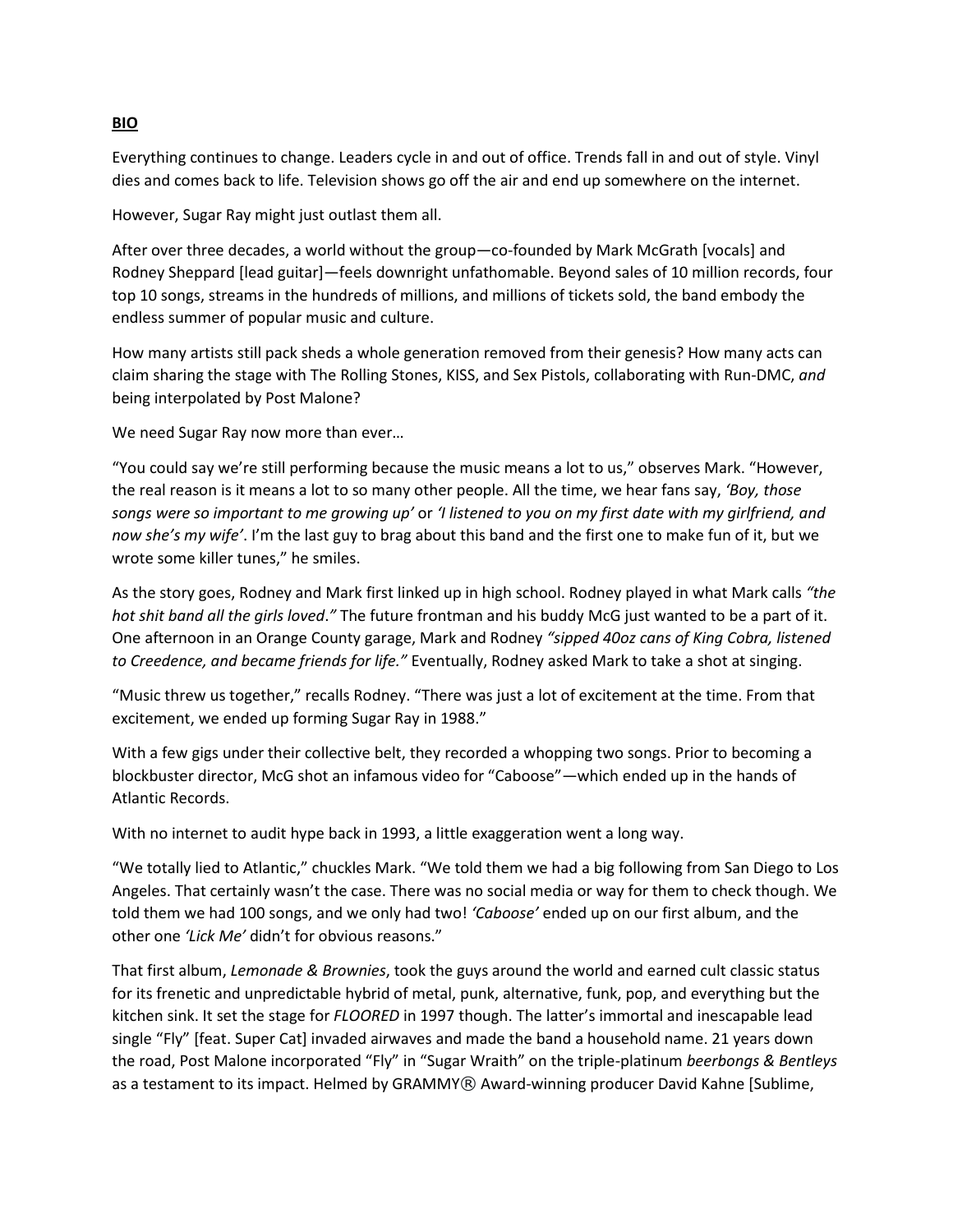Paul McCartney, The Strokes], *FLOORED* earned the band's first gold plaque (a vivid memory they still cherish) and eventually went double-platinum.

Two years later, Sugar Ray took over popular culture with a sincere shit-eating grin. The band's third album, *14:59*, shut down the pervasive warning of *"15 minutes of fame*.*"* Not only did the record bow in the Top 20 of the *Billboard* Top 200 and go triple-platinum, but it also gave us "Someday," "Falls Apart," and their second #1 "Every Morning." In 2001, *Sugar Ray* crashed the Top 200 at #6 as "When It's Over" staked out a spot on the charts. It added yet another platinum plaque to their walls.

Along the way, *Tonight Show, Late Night with David Letterman, Conan, Halftime of Game 5 2001 NBA Finals, Today Show, Rosie, Ellen, Billboard Music Awards*, and dozens of other programs counted them among esteemed guests. Plus, they popped up in television series such as *American Dad* and *The Drew Carey Show* and on the big screen in Ivan Reitman's *Father's Day* (with the late Robin Williams) and in the live-action *Scooby-Doo*. Not to mention, they graced the covers of magazines, including *Spin*, *Rolling Stone*, and more.

Enjoying a renaissance, Sugar Ray headlined the summer shed *Under the Sun* Tour 2013-2015, inviting Smash Mouth and Gin Blossoms along for the ride. Meanwhile, they inked a deal with BMG in 2019 and dropped their seventh full-length, *Lil Yachty*. In addition to features from *Rolling Stone* and *Billboard*, *NPR* claimed, *"The Newport Beach natives returned to their signature uplifting and airy rock sound*.*"*  However, it only set the stage for more touring and music.

No matter how much everything changes, we've thankfully got Sugar Ray forever.

"This band means everything to me," Rodney leaves off. "It's been my life for so long. We know each other's strengths and can play to them. It just works out perfectly."

"We're friends who started a band to have fun," concludes Mark. "When you come to see us live, I want you to have fun too. The idea is the same is it was in 1988. So many things have happened since then, but Sugar Ray is still my life. It's what defines me. We're the guys next door, yet we've made an impact. I know what the future's going to be for Sugar Ray—and I love it. I also know if you're having half as much fun as I am at a show, we're doing something right."

## **BOILER**

Beyond sales of 10 million records, four top 10 songs, hundreds of millions of streams, and millions of tickets sold, Sugar Ray—co-founded by Mark McGrath [vocals] and Rodney Sheppard [lead guitar] embody the endless summer of popular music and culture. How many artists still pack sheds a whole generation removed from their genesis? How many acts can claim sharing the stage with The Rolling Stones, KISS, and Sex Pistols, collaborating with Run-DMC, *and* being interpolated by Post Malone? Just Sugar Ray…

1994's *Lemonade & Brownies* took the guys around the world and earned cult classic status for its frenetic and unpredictable hybrid. It set the stage for *FLOORED* in 1997. The latter's immortal lead single "Fly" [feat. Super Cat] made them a household name. 21 years down the road, Post Malone incorporated "Fly" in "Sugar Wraith" on the triple-platinum *beerbongs & Bentleys*. Helmed by GRAMMY® Award-winning producer David Kahne [Sublime, Paul McCartney, The Strokes], *FLOORED* earned the band's first gold plaque and eventually went double-platinum. Two years later, *14:59* bowed in the Top 20 of the *Billboard* Top 200, went triple-platinum, and gave us "Someday," "Falls Apart," and